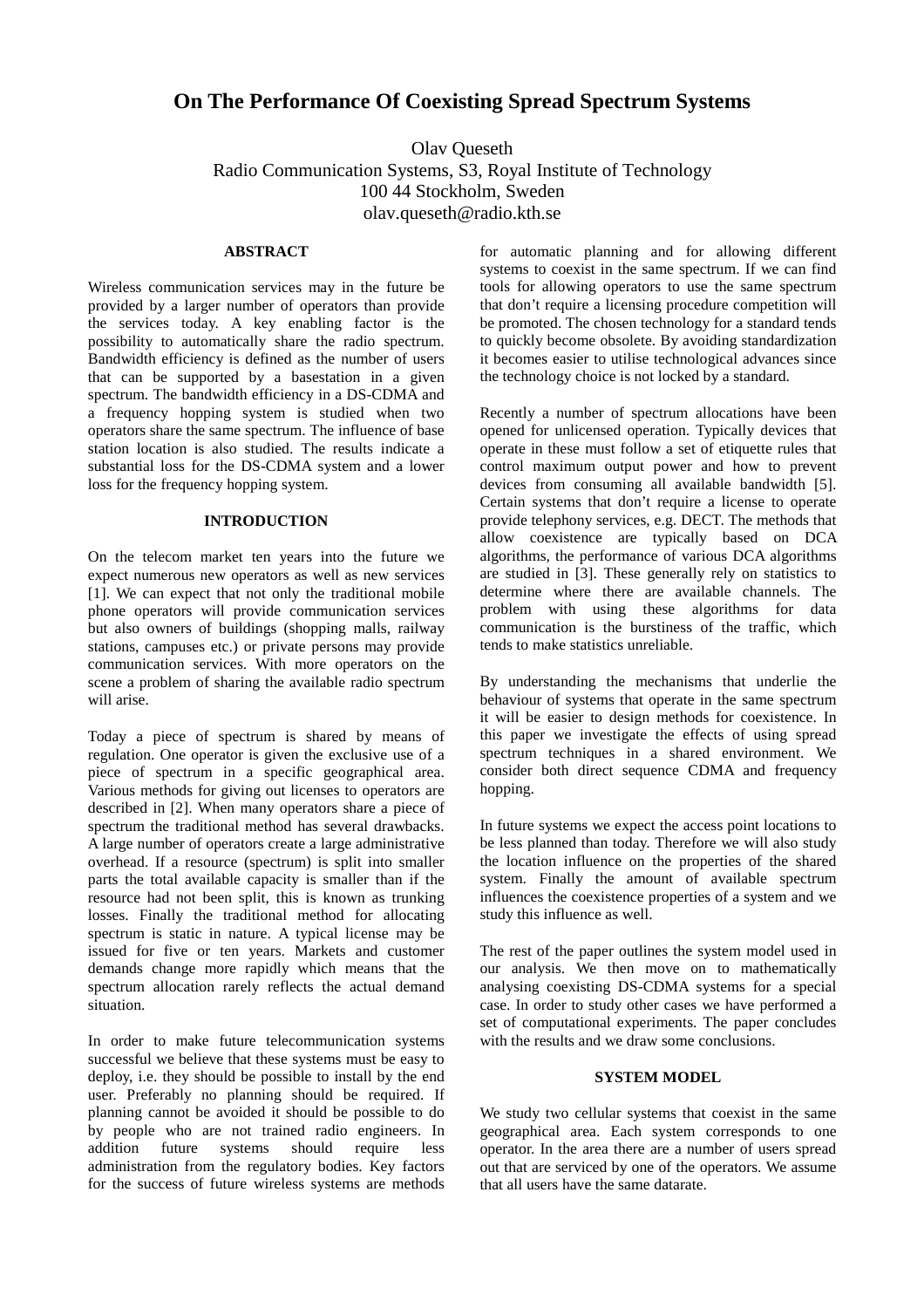Our channel model includes distance dependent fading and a lognormal shadow fading. This model gives us a short term average C/I. Fast fading, multipath propagation etc. is ignored in these experiments since it is assumed that such channel variations are taken care of by other means, e.g. coding or diversity techniques.

Mobiles and base stations are scattered over a rhombic service area and a wraparound technique is used to emulate an infinitely large system.

In these experiments three different base station placement schemes have been studied.

- Co-located base stations. Both operators have put their base stations at the same geographical location.
- Superimposed hexagons. Each operator has his base stations arranged in a hexagonal pattern. These are shifted by half a cell size in relation to each other so that one operators base station is as far from the other operator's basestations as possible.
- Random location. The base stations are randomly located with a constant probability distribution over the service area. This models the locations of user deployed base stations.

The total number of mobiles is poisson distributed. The mobiles are randomly located over the service area. Mobiles belong to one operator and do not switch. Each mobile uses the same constant datarate.

Users are not handed over between operators. The reasoning behind this assumption is that we believe that the operators are reluctant to carry other operators' traffic. From a technical point of view handover may be difficult to implement since an extensive knowledge of the cells of another operator is necessary. This means that either it is necessary to perform extensive setup or have large standardized interfaces that allow the necessary information to be transferred. Finally for security reasons one operator may be reluctant to let another into their network.

In this paper the analysis focuses on the downlink, i.e. the link from the fixed infrastructure to the mobile user. The reason is that in future systems we expect a lot of data going to the user. As much as 90% of the traffic may be going to the user. Thus the critical link will be the downlink even if the uplink generally is considered to be the critical one. In this paper we assume that the spreading codes used in the DS-CDMA case are perfectly orthogonal when they are from the same base station. In the frequency hopping case there is no adjacent channel interference.

### **SHARING STRATEGIES**

There are generally two ways that a piece of spectrum can be shared between two operators. Both operators can either use the whole spectrum or the spectrum can be split into two parts that are used by only one of the operators.



*Figure 1 – Spectrum sharing can be done either by coexistence in the same spectrum or by dividing the spectrum between operators.*

It is also possible that the spectrum can be split into smaller chunks. These chunks are then shared individually. The reason for doing that may be that the coexistence properties may be better for small systems than for large ones. However the bandwidth efficiency will be the same independent of how many chunks we study.

# **PERFORMANCE MEASURE**

To evaluate the performance of the system we determine the maximum number of users that the system can handle. With handle we mean that 5% of the users in the system will not be given any service. Since the maximum number of users is a random variable we use the average as performance measure.

The number of users that can be supported is determined by increasing the system load until less than 95% of the users can communicate. Each load case is an independent experiment.

In the experiments where DS-CDMA is employed the power control scheme used is DCPC [4]. The C/I target used is 11 dB. If users have a C/I below 10.5 dB they are considered as unable to communicate. We run a number of DCPC iterations if there are users that have reached their maximum power one of them is randomly selected and removed. The DCPC algorithm is then run again to check if the remaining users can communicate.

In the frequency hopping case all transmitters use the same power. A mobile is considered able to communicate if he has a C/I above 7 dB at least 70% of the time.

# *A. Bandwidth Efficiency*

We want to determine how many users that can be supported within a given frequency spectrum. The number of base stations each operator has in a given area will influence how many users that can be supported. If we define M as the average number of users per base station our result will not be influenced by the number of basestations an operator has. The number of users that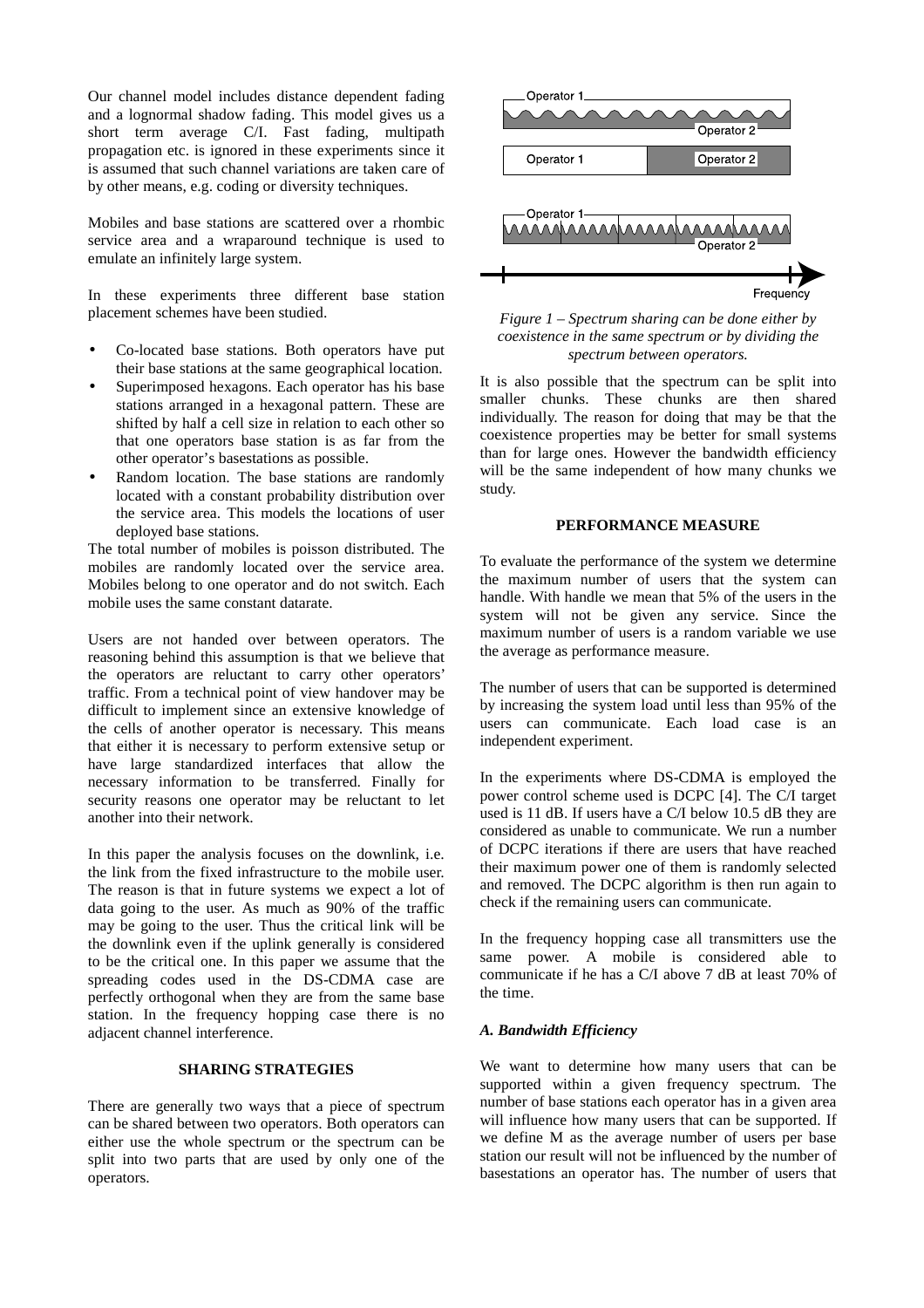can be supported is proportional to the number of base stations in the area. The modulation scheme, datarate, error control coding etc. will also influence the number of users that can be supported in a specific spectrum. We define  $B_0$  as the bandwidth that an (unspread) carrier will occupy. By dividing the total bandwidth (B) with the bandwidth of one carrier  $(B_0)$  we obtain a measure of how many carrier bandwidths the system occupies. Then our measure becomes easy to use for different carrier bandwidths. The bandwidth efficiency can then be defined as:

$$
\eta = \frac{M}{(B/B_0)}\tag{1}
$$

We thus get a number of how many users that on average can be supported per carrier bandwidth and per basestation.

#### **MATHEMATICAL ANALYSIS**

In this section we study the performance of two DS-CDMA systems that coexist in the same spectrum. First we outline the general expression for the performance of these systems. However this is difficult to analyse. Thus we study the special case where the pathloss only depends on the distance from a base station and the user. We also simplify by studying the case with a large bandwidth and many users.

Consider a system with unconstrained SIR balancing power control. For the signal to interference in the downlink we get the expression:

$$
\Gamma_{ij} = \frac{P_{ij} G_{ijj}}{\frac{1}{N} \sum_{k \neq j}^{K} \sum_{l=1}^{M_k} P_{lk} G_{ijk} + \eta_{ij}}
$$
(2)

Where  $\Gamma_{ij}$  is the SIR in the downlink for user i in cell j, P*ij* is the power transmitted by basestation to user i in cell j, G*ijk* is the pathloss between user i in cell j and basestation k, N is the processing gain of the system, K is the total number of base stations in the system,  $M_k$  is the number of users in cell k and  $\eta_{ii}$  is the thermal noise for user i in cell j.

Analysing this is difficult since  $P_{ij}$ ,  $G_{ijk}$  and  $M_k$  are random variables. However if the number of users is large we can simplify by using averages instead since  $M_k \rightarrow E[M_k]$  for large  $M_k$ . If the number of users is large there will be the same number of users  $M=M_k$  in each cell. The pathloss G can be simplified to only include distance dependence. We introduce  $r_{ijk}$  – the distance from user i in cell j to basestation k,  $\alpha$  is the propagation loss parameter.

$$
G_{ijk} = \frac{1}{r_{ijk}^{\alpha}}
$$
 (3)

We introduce  $P_k$  to be the average power transmitted from basestation k to a user in that cell. Finally  $\Gamma$ <sup>T</sup> is the target SIR for the power control algorithm. After some reorganisation we get:

$$
P_{ij} = \Gamma_{T} r_{ij}^{\alpha} \left( \frac{M}{N} \sum_{k \neq j}^{K} \frac{P_{k}}{r_{ijk}^{\alpha}} + \eta_{ij} \right)
$$
(4)

In a sir balancing power control scheme the SIR should be constant for all users. Thus we can find out the power that is necessary to transmit for one base station in order obtain a given SIR at a specific user at a specific location. Given that the interference power from the other base stations is constant.

It should be noted that if the user is very close to another base station the power necessary to obtain a specific SIR will tend to infinity. The reason is that  $r_{ijk} \rightarrow 0$  close to an interfering basestation. We want to find the average power necessary to support one user, so we average over the whole cell area. In order to limit the average power we exclude a circular area around each interfering base station. It should be noted that excluding a circular area does not result in the lowest average power. The radius of the exclusion circle is set so that the exclusion circles cover 5% of the total cell area. The figure below outlines the area (A) that we serve.



*Figure 2 – The area (A) that is supported by the omnidirectional basestation in the middle. The cell is coexisting with another cellular system using the same frequency spectrum.*

It is now possible to find the average power  $P_k$  that we assumed previously. By averaging over the area A we can determine the average transmission power in the cell we are studying.

$$
P_k = \iint_A \Gamma_T r_{ijj}^{\alpha} \left( \frac{M}{N} \sum_{k \neq j}^{K} \frac{P_k}{r_{ijk}^{\alpha}} + \eta_{ij} \right) dx dy
$$
 (5)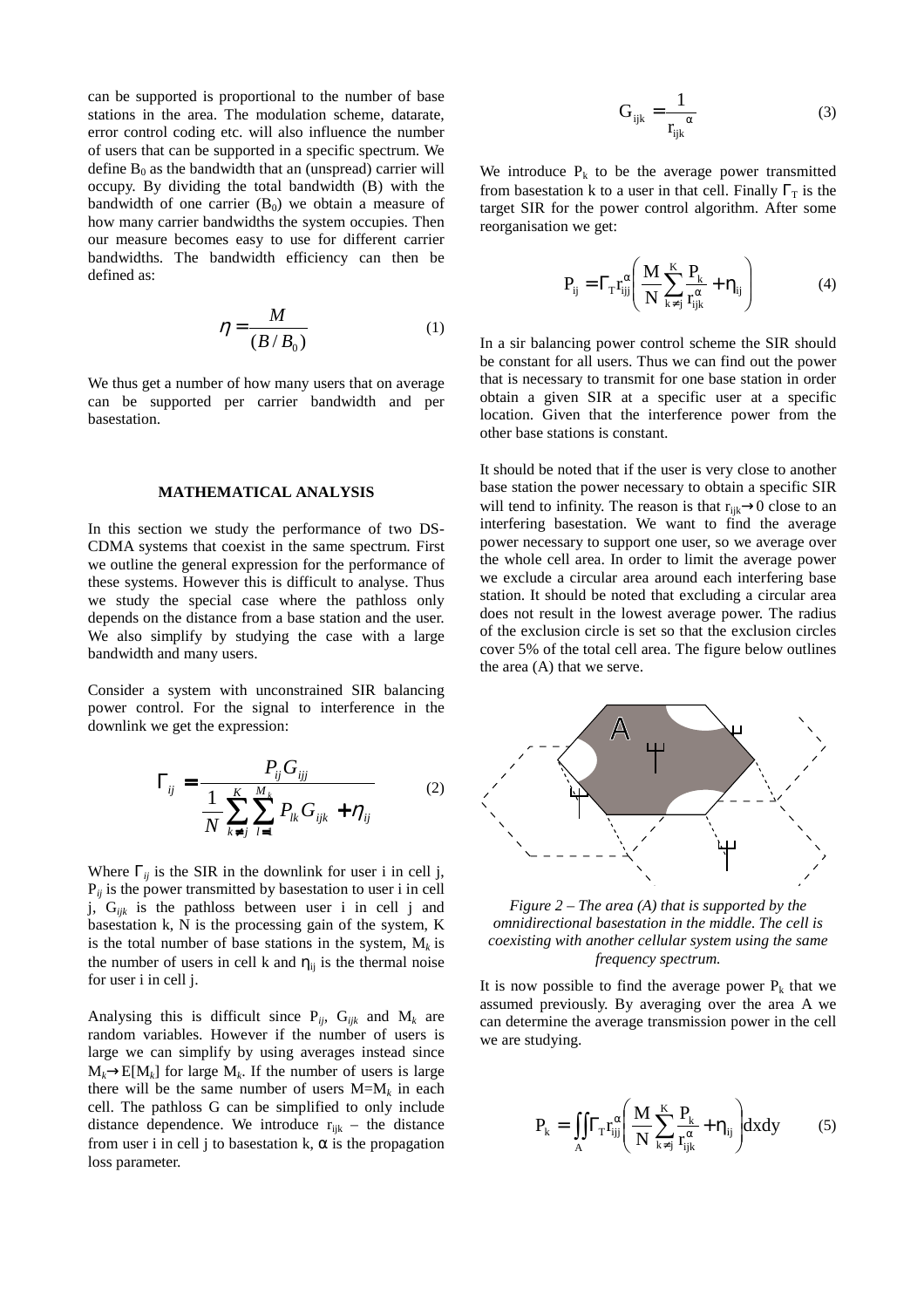However since all cells have the same number of users the average interference power is equal to the average transmitted power is equal in all cells  $(P_k = P)$ . From this we obtain:

$$
PM = \frac{\frac{1}{A} \iint_{A} \Gamma_{T} r_{ijj}^{\alpha} \eta_{ij} dxdy}{1 - \frac{M}{N} \frac{1}{A} \iint_{A} \Gamma_{T} r_{ijj}^{\alpha} \sum_{k \neq j}^{K} \frac{1}{r_{ijk}^{\alpha}} dxdy}
$$
(6)

Since the power must be positive we can obtain an upper bound on M/N. Namely:

$$
\frac{M}{N} < \frac{1}{\frac{1}{A} \iint_{A} \Gamma_{r} r_{ij}^{\alpha} \sum_{k \neq j}^{K} \frac{1}{r_{ijk}^{\alpha}} dxdy}
$$
(7)

The area we excluded corresponds to the users that cannot be supported. We note that by disallowing more users we can obtain higher spectrum efficiency. We also note that for the case of 5% lost users we obtain very low spectrum efficiency.

### **NUMERICAL RESULTS**

# *A. DS-CDMA*

In our first experiment we investigate the effects of processing gain on the coexistence properties. The figure shows the results. It should be noted that for systems that utilise the spectrum sharing the bandwidth efficiency of the shared system is only 30% of the bandwidth efficiency that can be obtained if the spectrum is given exclusively to one operator.



*Figure 3 – Spectrum sharing using DS-CDMA. The figure shows the bandwidth efficiency for different processing gains. The cell layout is superimposed hexagons and outage probability is 5%.*

Due to statistical variations the curves are a little bit shaky. More points are simulated around the equiload line which makes the curves. Note that the more bandwidth that is available the lower the bandwidth efficiency becomes. Finally it should be noted that it is possible to continue the curves by mirroring in the equiload line.

#### *B. Location Influence*

We expect future infrastructures to a large extent be deployed by the end user. We model the location of these base stations as randomly located base stations. When performing numerical experiments we get the results in figure 4.



*Figure 4 – The figure shows the bandwidth efficiency for various base station location strategies and 5% outage. Processing gain is 100.*

We note that the random location of base stations results in lower bandwidth efficiency when only one operator has load. But when both operators has a traffic load the losses are not as severe as for the superimposed hexagons case. This may be explained by the fact that the near far effect is not as pronounced in the random case.

# *C. Frequency Hopping*



*Figure 5 – Spectrum sharing using frequency hopping. The figure shows the bandwidth efficiency for different number of available channels. The cell layout is superimposed hexagons, outage probability 5%*

Here we study what happens if frequency hopping is used as a multiple access method in a shared system.